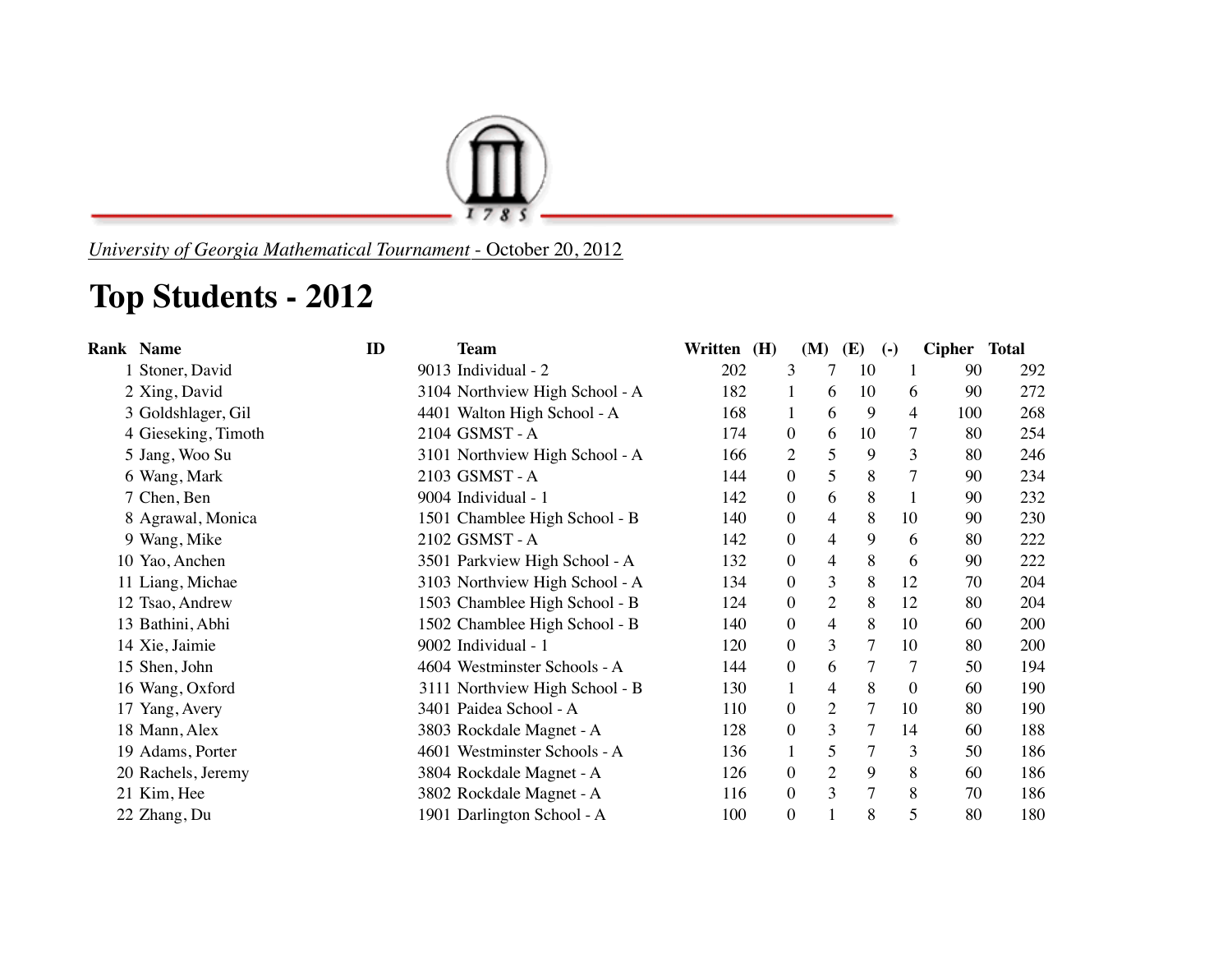| 23 Hariani, Akshay     | 5003 Cedar Shoals High School - A | 126 | $\overline{0}$   | $\overline{2}$ | 8                        | 13               | 50 | 176 |
|------------------------|-----------------------------------|-----|------------------|----------------|--------------------------|------------------|----|-----|
| 24 Song, Roger         | 4402 Walton High School - A       | 116 | $\overline{0}$   | 5              | 6                        | 3                | 60 | 176 |
| 25 Wang, Michae        | 4403 Walton High School - A       | 116 | $\boldsymbol{0}$ | $\mathbf{2}$   | 7                        | 13               | 60 | 176 |
| 26 Qian, Tony          | 3102 Northview High School - A    | 116 | $\boldsymbol{0}$ | $\mathbf{1}$   | 8                        | 13               | 60 | 176 |
| 27 Williams, Gray      | 1001 A.C. Flora - A               | 106 | $\boldsymbol{0}$ | $\overline{2}$ | 7                        | 8                | 70 | 176 |
| 28 Mcadams, Willia     | 1004 A.C. Flora - A               | 104 | $\boldsymbol{0}$ | $\overline{2}$ | 6                        | 12               | 70 | 174 |
| 29 Tang, Derek         | 4902 John's Creek - B             | 112 | $\boldsymbol{0}$ | 3              | 8                        | $\mathbf{1}$     | 60 | 172 |
| 30 Chin, Lilly         | 4602 Westminster Schools - A      | 118 | $\boldsymbol{0}$ | $\overline{2}$ | $\tau$                   | 14               | 50 | 168 |
| 31 Handali, Nolan      | 2804 Norcross High - A            | 108 | $\boldsymbol{0}$ | $\overline{2}$ | $\tau$                   | 9                | 60 | 168 |
| 32 Kumar, Parth        | 9024 Individual - 3               | 108 | $\boldsymbol{0}$ | $\mathbf{1}$   | 7                        | 14               | 60 | 168 |
| 32 Pondy, Coryel       | 1011 A.C. Flora - B               | 108 | $\boldsymbol{0}$ | $\mathbf{1}$   | 7                        | 14               | 60 | 168 |
| 34 Monteith, Daniel    | 1002 A.C. Flora - A               | 106 | 1                | 3              | 6                        | 3                | 60 | 166 |
| 35 Ewe, Bowen          | 1403 Brookwood High School - A    | 106 | $\boldsymbol{0}$ | $\mathbf{1}$   | $\tau$                   | 13               | 60 | 166 |
| 36 Konda, Rohit        | 4004 South Forsyth High - A       | 114 | $\boldsymbol{0}$ | $\overline{2}$ | 7                        | 12               | 50 | 164 |
| 36 Bajo, Esme          | 1012 A.C. Flora - B               | 114 | $\boldsymbol{0}$ | $\overline{2}$ | $\overline{7}$           | 12               | 50 | 164 |
| 38 Li, Jonath          | 9023 Individual - 3               | 94  | $\overline{0}$   | $\mathbf{1}$   | 6                        | 12               | 70 | 164 |
| 39 Brunner, Josh       | 2101 GSMST - A                    | 122 | $\overline{0}$   | 3              | 6                        | 16               | 40 | 162 |
| 40 Filatov, Oleg       | 1803 Creekview High - A           | 120 | 1                | 3              | 8                        | $\boldsymbol{0}$ | 40 | 160 |
| 41 Kim, Jea Du         | 2501 Lambert High School - A      | 100 | 1                | $\mathbf{1}$   | 8                        | $\boldsymbol{0}$ | 60 | 160 |
| 42 Lee, Matt           | 4003 South Forsyth High - A       | 100 | $\boldsymbol{0}$ | 3              | 6                        | 5                | 60 | 160 |
| 43 Liu, Lisa           | 3502 Parkview High School - A     | 98  | $\boldsymbol{0}$ | $\mathbf{1}$   | 6                        | 14               | 60 | 158 |
| 44 Singh, Vikram       | 1903 Darlington School - A        | 78  | $\boldsymbol{0}$ | 1              | $\overline{\mathcal{A}}$ | 14               | 80 | 158 |
| 45 Sarda, Nilai        | 4603 Westminster Schools - A      | 106 | $\boldsymbol{0}$ | $\overline{4}$ | 5                        | 8                | 50 | 156 |
| 46 Ge, Lily            | 2512 Lambert High School - B      | 94  | $\boldsymbol{0}$ | $\mathbf{1}$   | 6                        | 12               | 60 | 154 |
| 47 Adelman, Jonath     | 3301 Pace Academy - A             | 84  | $\boldsymbol{0}$ | $\mathbf{1}$   | $\overline{4}$           | 17               | 70 | 154 |
| 48 Mudalegundi, Vijeth | 4001 South Forsyth High - A       | 112 | $\boldsymbol{0}$ | $\overline{4}$ | 6                        | 6                | 40 | 152 |
| 49 Yuan, Jessie        | 2114 GSMST - B                    | 102 | $\boldsymbol{0}$ | 3              | 6                        | 6                | 50 | 152 |
| 50 Chang, Nichol       | 4802 McIntosh High School - B     | 110 | $\boldsymbol{0}$ | 3              | 6                        | 10               | 40 | 150 |
| 51 Chen, Ryan          | 1402 Brookwood High School - A    | 110 | $\boldsymbol{0}$ | $\mathbf{1}$   | $\boldsymbol{7}$         | 15               | 40 | 150 |
| 52 Wang, Michae        | 3112 Northview High School - B    | 90  | $\mathbf{1}$     | 3              | 5                        | $\overline{0}$   | 60 | 150 |
| 53 Ding, Julia         | 3504 Parkview High School - A     | 90  | $\overline{0}$   | $\mathbf{1}$   | 6                        | 10               | 60 | 150 |
| 54 Thompson, Sam       | 9011 Individual - 2               | 80  | $\overline{0}$   | $\theta$       | 5                        | 15               | 70 | 150 |
| 55 Schulz,             | 3114 Northview High School - B    | 118 | $\boldsymbol{0}$ | 3              | $\tau$                   | 9                | 30 | 148 |
| 56 Silva, Brian        | 3801 Rockdale Magnet - A          | 88  | $\overline{0}$   | $\mathbf{1}$   | 7                        | $\overline{4}$   | 60 | 148 |